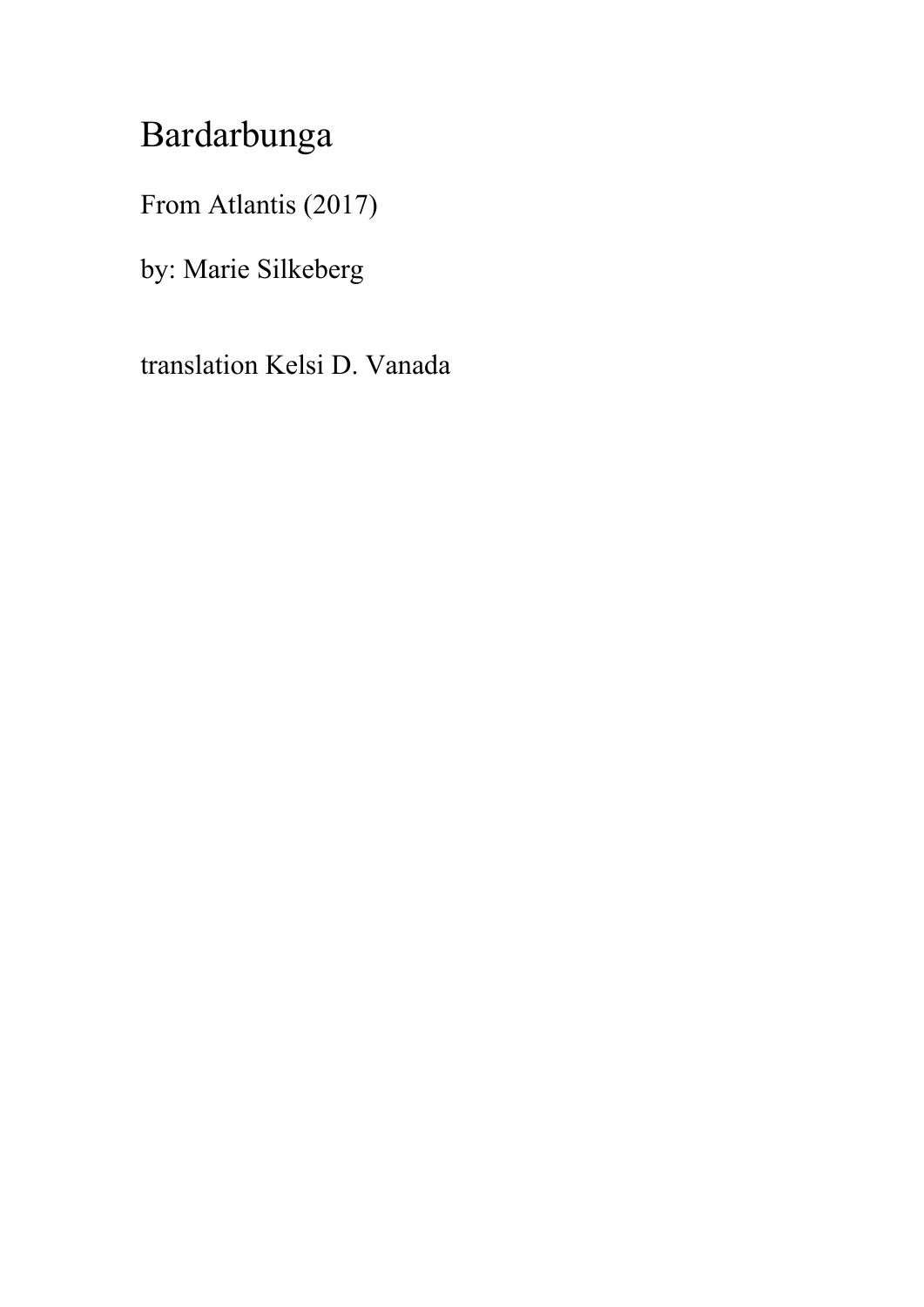A blue sulfur fog from the eruption lies over the city.

A thin haze.

You smell sulfur even in the shower.

See low houses made of wood. Corrugated metal.

A small plane flies in for a landing.

It rains.

You get soaking wet.

Eat noodle soup.

The meat tastes different. Denser.

You listen to the Chinese language as the rain pours down outside.

You walk out into it.

Ask about the boat.

We'll get back to you the woman answers.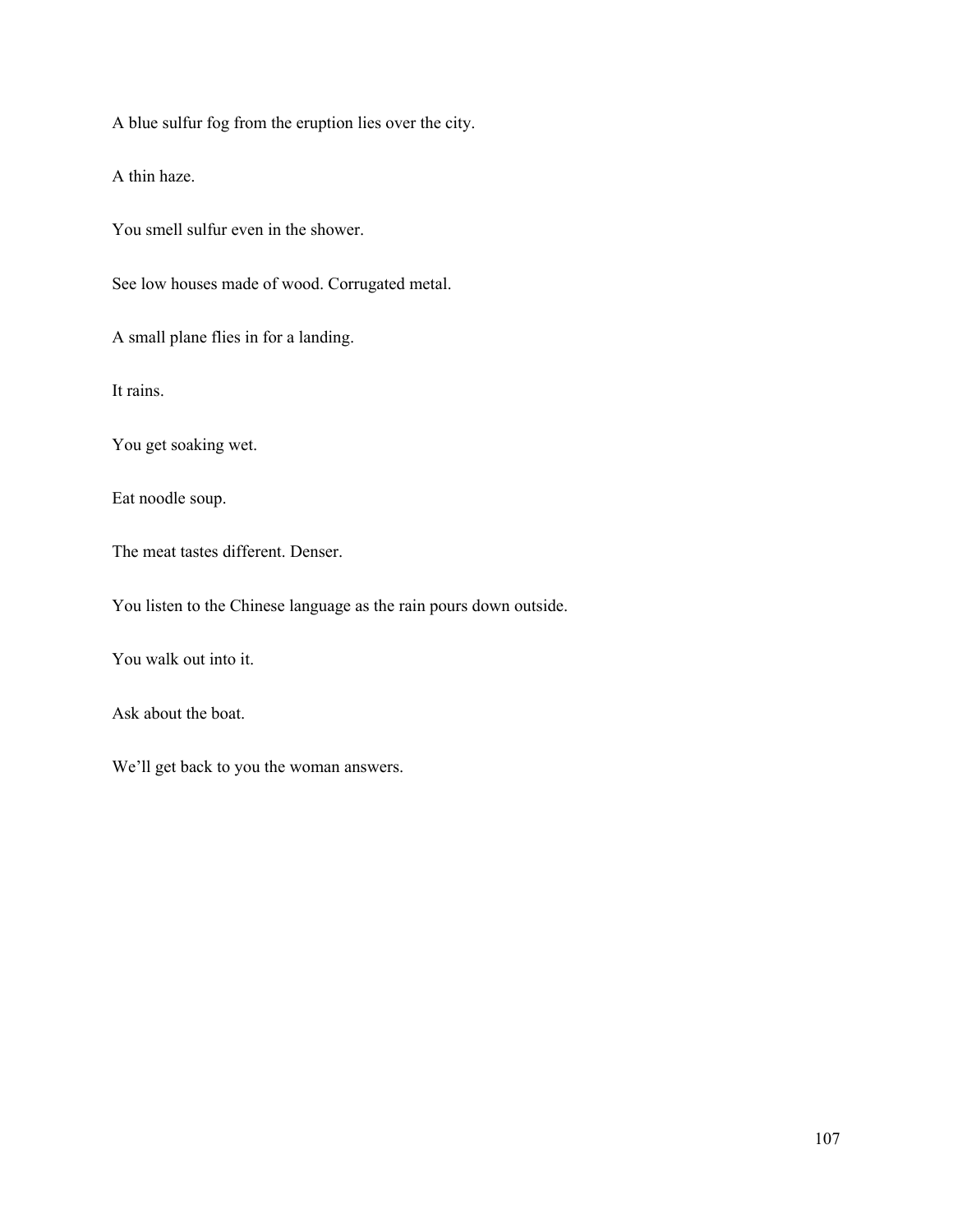You see the whale meat's blood-red color in the display case.

Try to drink coffee outside in the harbor and smoke

the only cigarette left in your pocket.

The rain whips in from the sea.

You swim in a large outdoor swimming pool.

A long time.

As if through the volcano.

The lava streams.

Epilepsy. Visions.

A blue juice.

A woman starts talking to you in the dressing room.

Says she recognizes you. Has seen you often.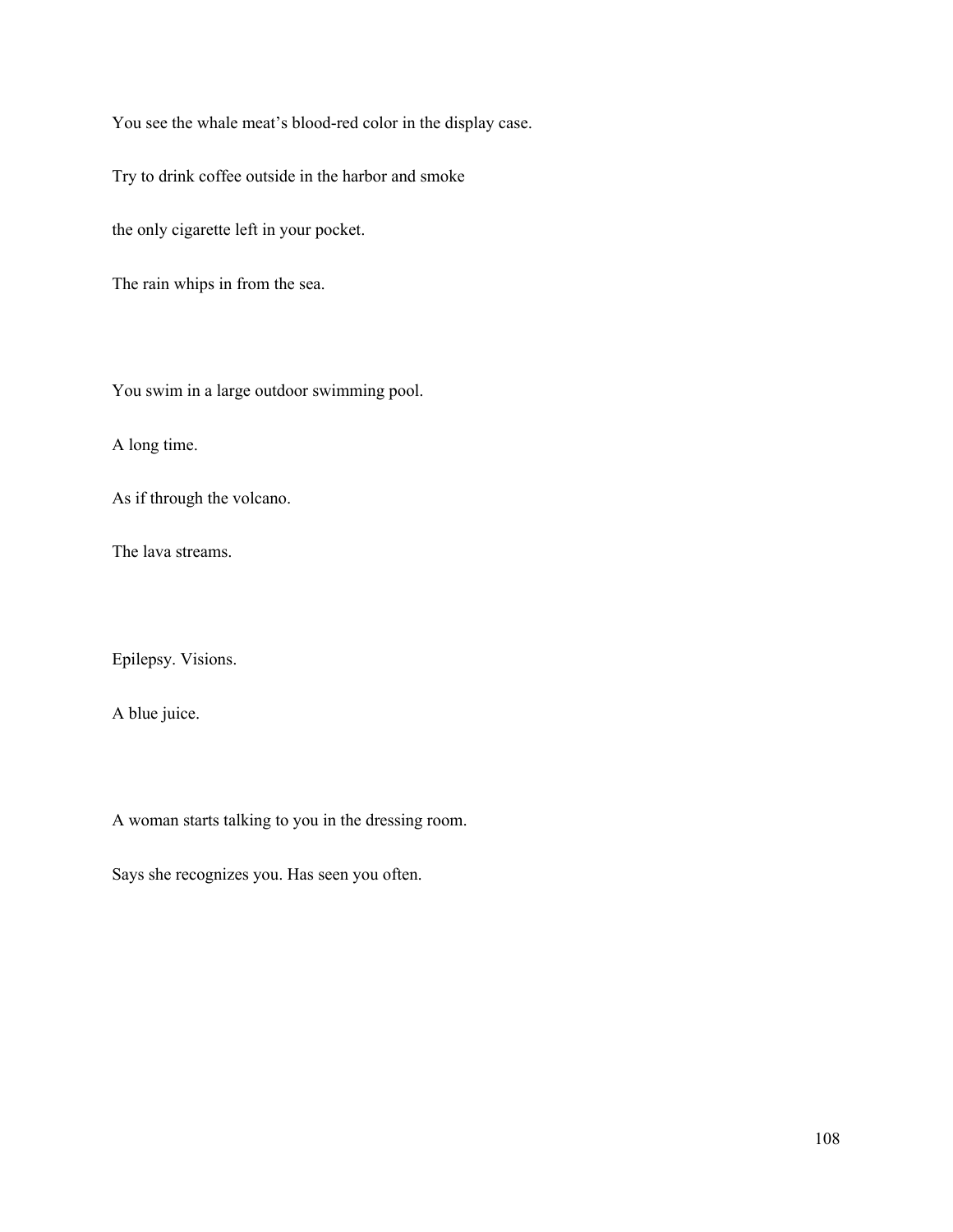It's my first time you say.

You see a rainbow across the sky.

A film about the ocean you say.

How the island lies in the ocean.

Deep in our memory.

You meet a woman from Uruguay.

With grandparents from Poland and Hungary.

Now living in Australia.

She tells you that outside the apartment she rents

garbage piles up.

One morning she saw a woman up to her waist in the mountain of trash.

Using a tool to scoop something edible out of it.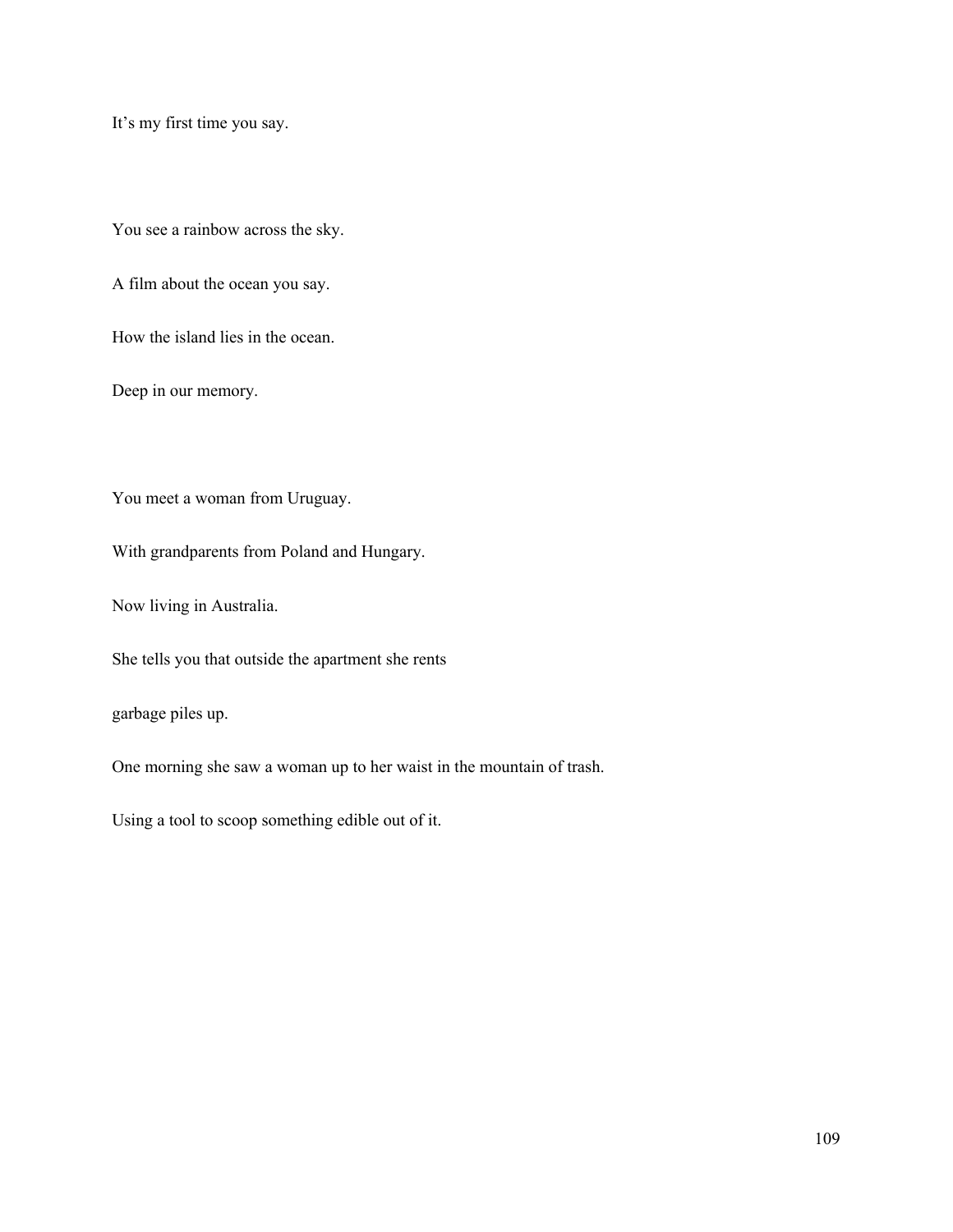A man and a woman from Montreal next to you stiffen.

Really?

Wealth has returned hasn't it they say.

Could they have done something better you ask a woman.

2008.

Something more radical she answers.

You walk to the flea market in a large shed.

See hand-knit sweaters. Bracelets of lava stones.

The books in the river. Tinged blue from the ink.

You're thinking.

Remembering.

The devastated city.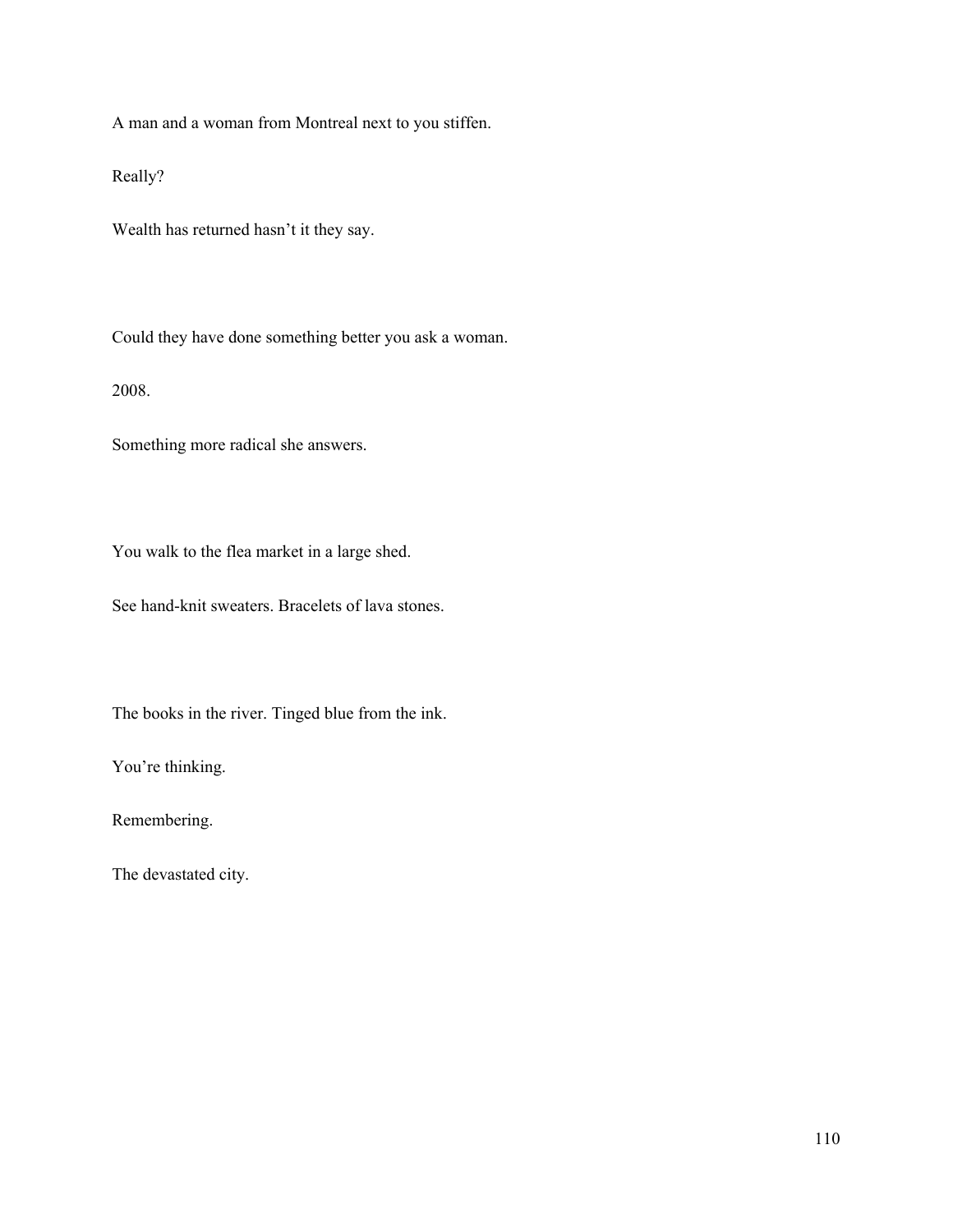The stage's memory she says.

The ghost in Hamlet.

How it should be interpreted for the deaf.

Only later you think you confused the sounds.

A theater for the dead.

An analogy between gift, loss and spectacle she says.

When you give what is most precious to you.

You become nothing.

You see the glass greenhouses. Warmed with steam.

How they glow in the dark landscape.

The biggest desert in Europe he says.

Lava fields.

Two thousand or twenty thousand big or small earthquakes per week.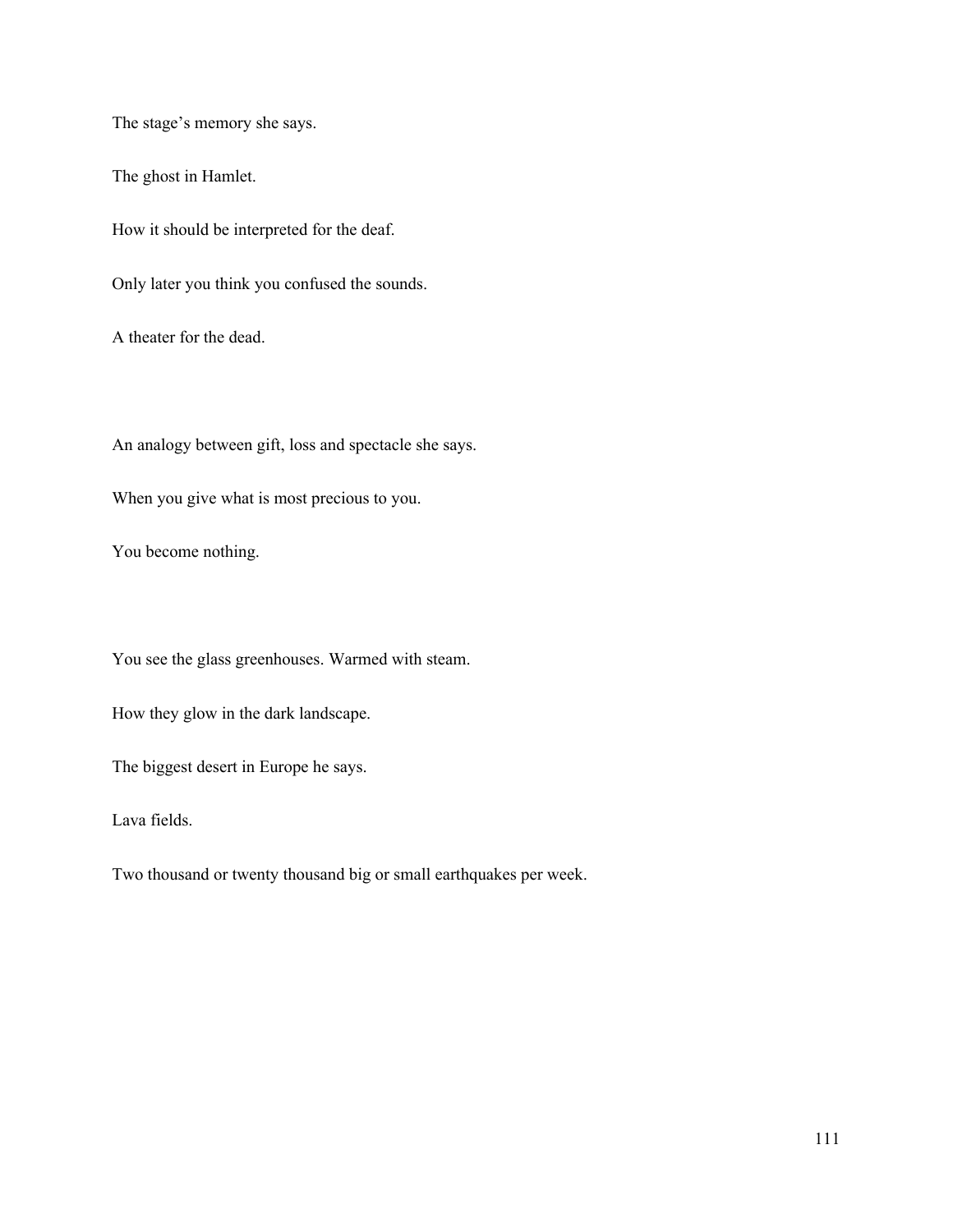## Continental plates.

They slide apart at two centimeters per year he says.

As you pass over the crevice between the Eurasian

and the American.

In other places they converge he says.

At the Himalayas for example.

The longest period without sun since records began.

But you don't hear in which decade or century.

You wait a long time for the geyser to jet.

At last it does.

Jets.

In the downpour.

You take a step back when it happens.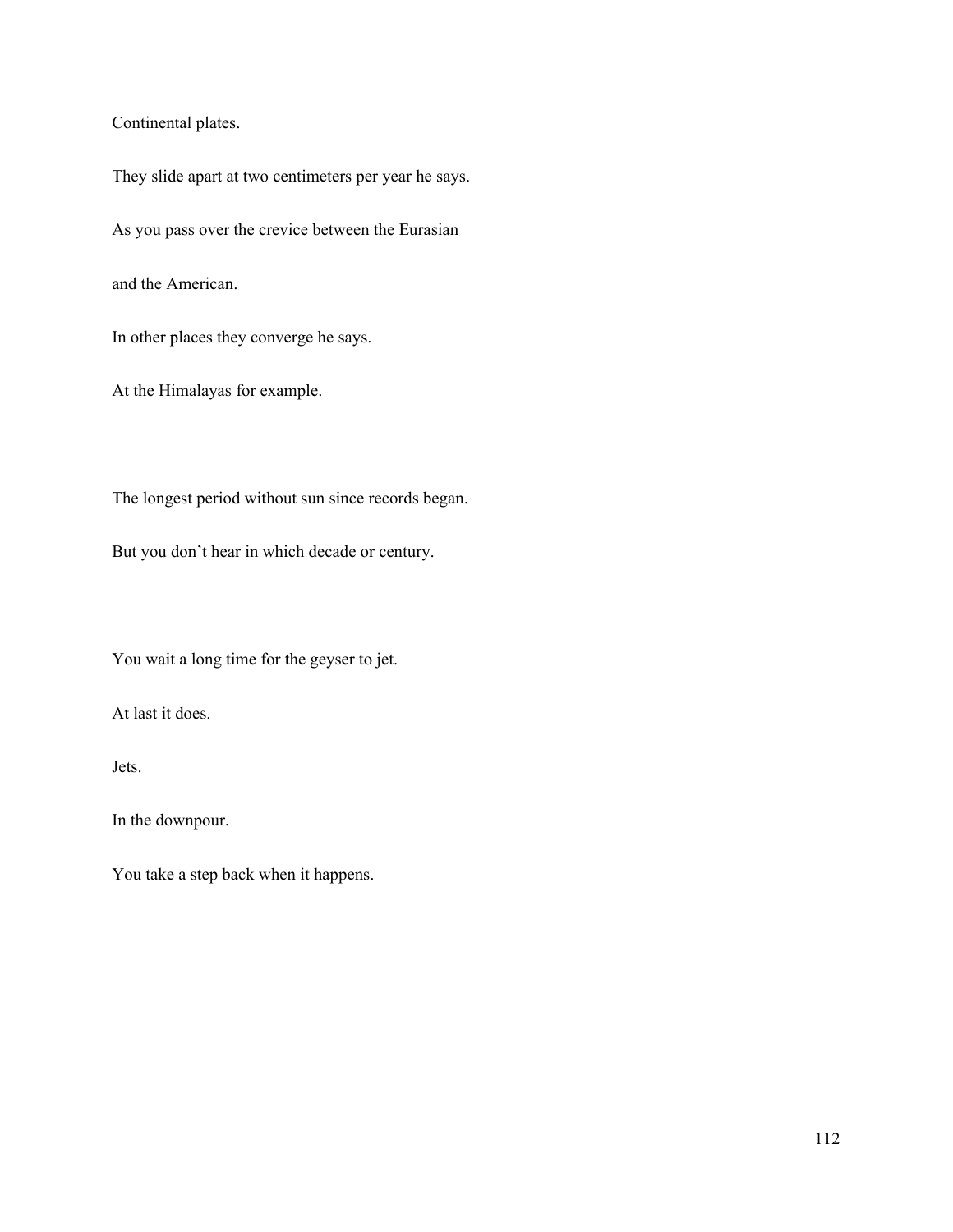See the bubble expanding seconds prior.

Smell the sulfur.

The waterfall.

Cascades.

The huge mist of water droplets.

You think about the similarities between Japan and Iceland.

If similarities exist.

Not tonight either will the ship depart for the northern lights.

A woman calls to say.

The hottest place on earth he says.

Under the glaciers.

Exploding lava when the volcano erupts.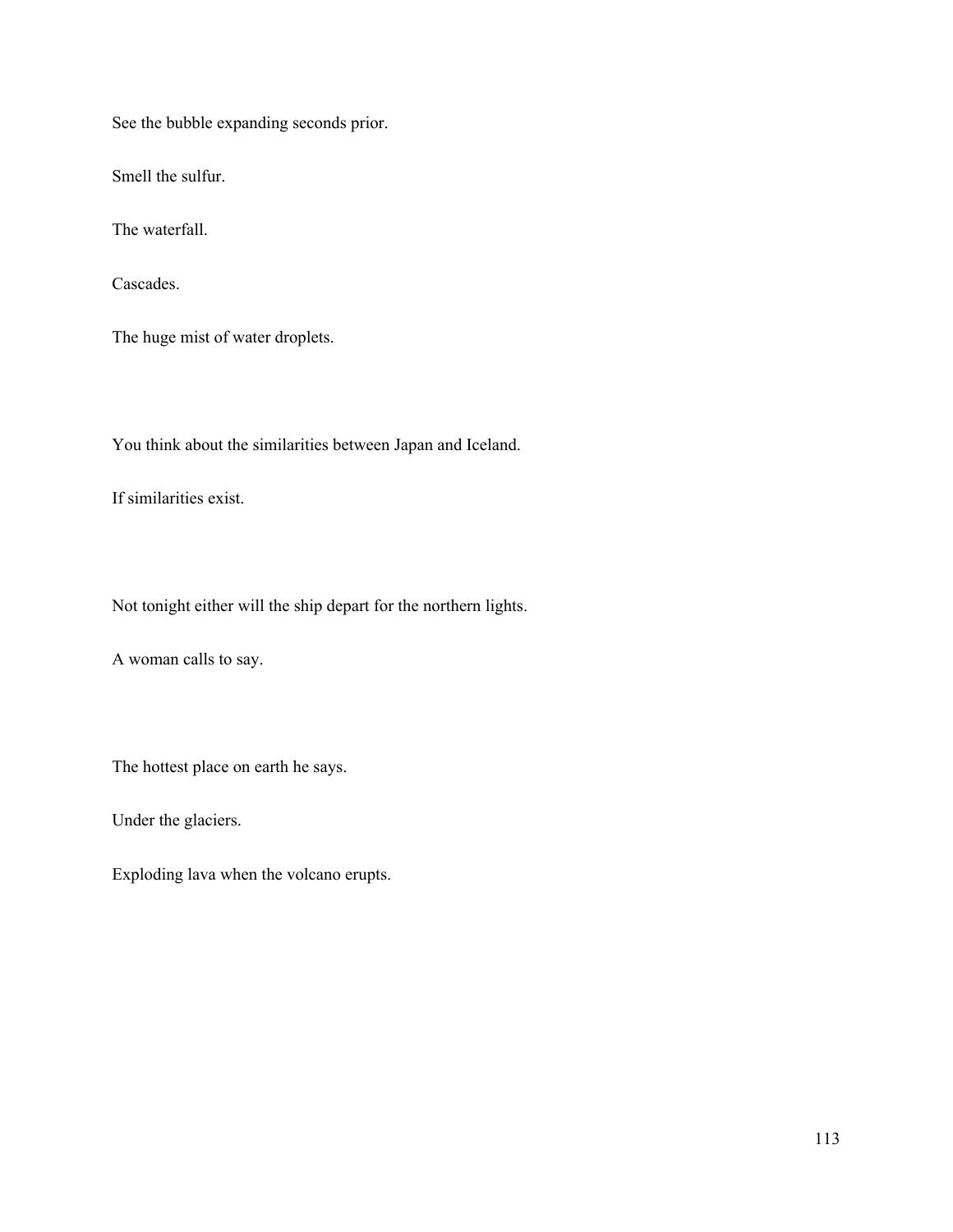And the melting glacier flows down into the crater.

Or the lava that flowed into the lake and was cooled down.

Was so hot that it became so light that it could float on water.

A new continent she said.

A new way of living.

Not a country.

A city.

The bottom of a deep fjord.

The land raising is still ongoing.

You see a brimstone butterfly at Eyjafjallajökull.

The whole summer of 2010 I drove through black clouds he says.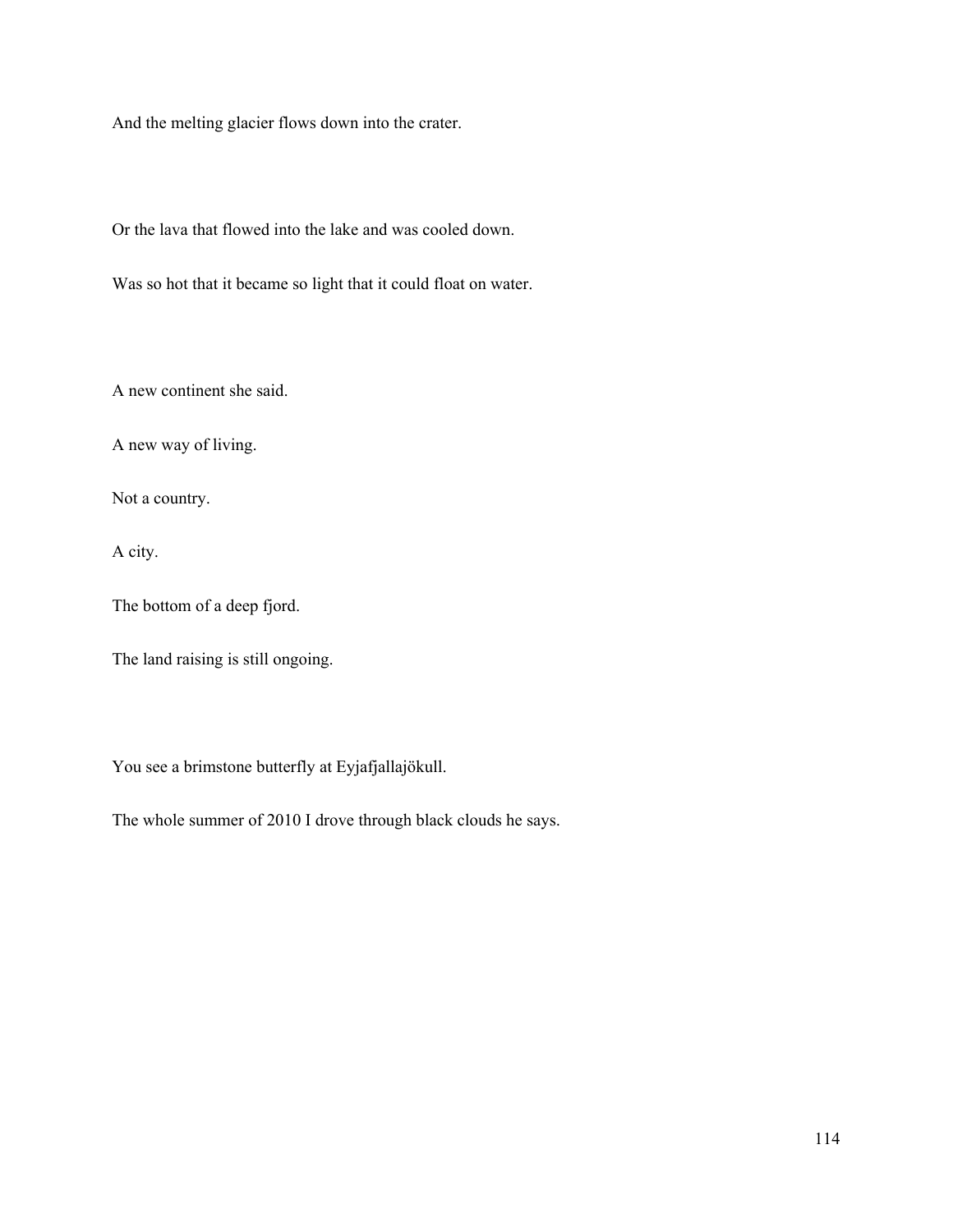Two lava streams. One on each side of the village.

Do the Japanese care about the French Revolution you think.

When he tells you it's said that the big eruption of 1780

triggered the Revolution.

The famine it caused in Europe.

Long years of black clouds covering half the continent.

You arrive at a black lava beach full of huge ice blocks.

Nowhere.

To Antarctica you come.

If you go straight south he says.

A Japanese woman falls asleep on the bus. Then another.

They look like people in the subway in Tokyo.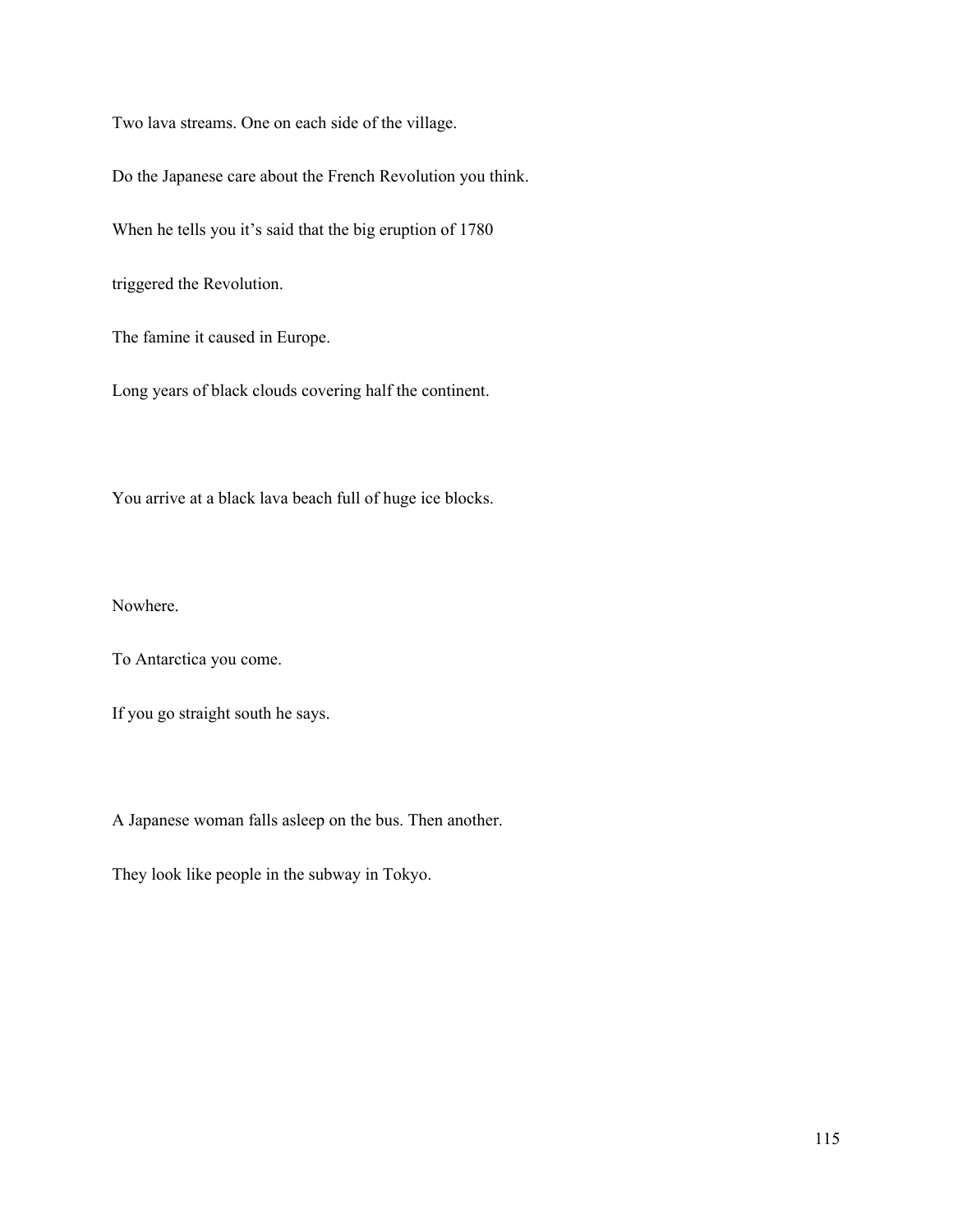In their heavy sleep.

Hong Kong she says they come from when you finally ask.

You don't want to be in the rain a minute longer.

But change your mind when you enter the room.

Run toward the boat.

Just before it casts off into the dark.

Reykjavik disappears.

The rain ceases.

The cold intensifies.

But you notice it only later. When the cold has pervaded your body.

Strangely happy.

You listen to the captain as he reads in his Icelandic accent

blush upon the cheek of night

posthumous, unearthly light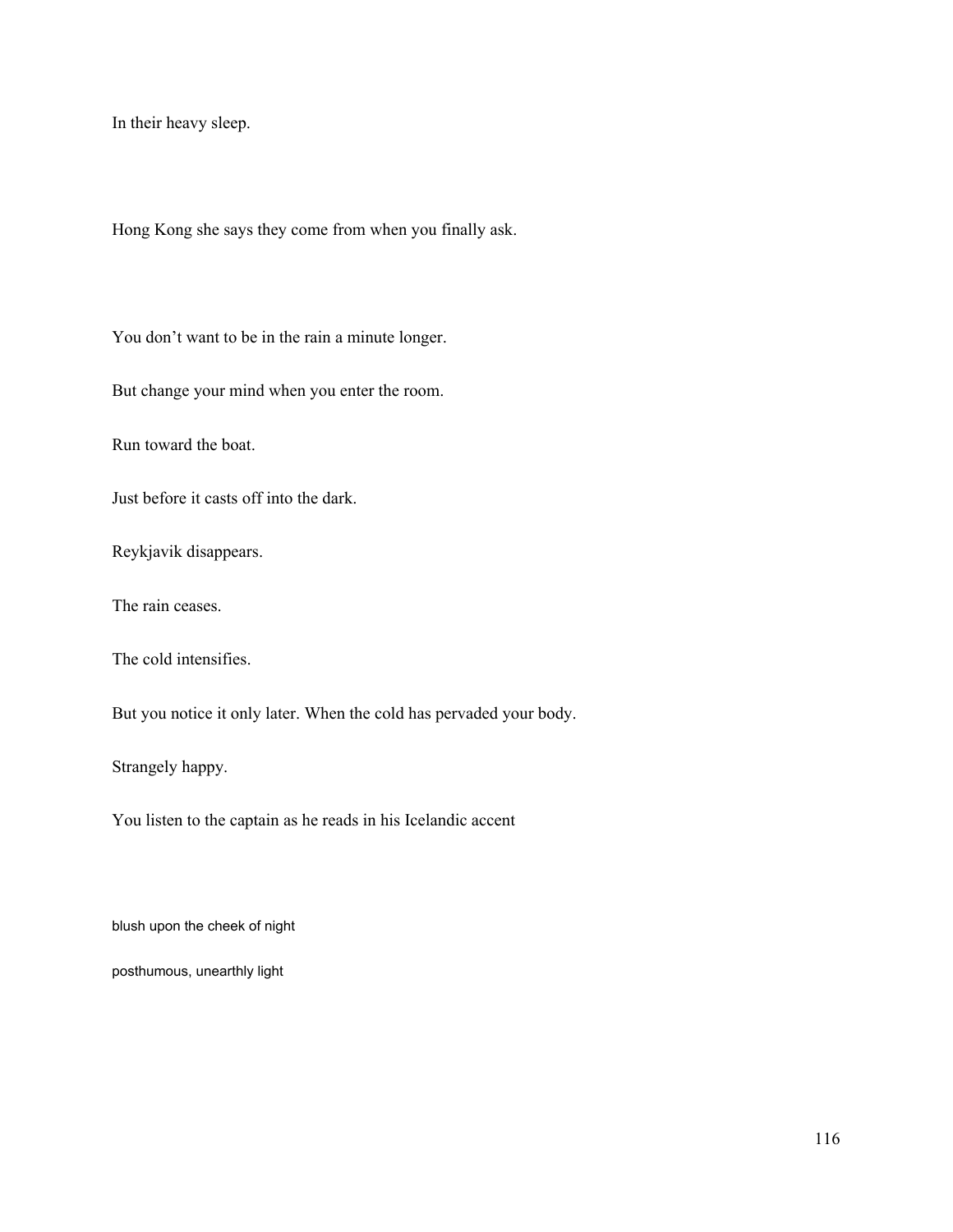You circle.

Stop still.

Nothing happens.

People go below deck.

Fall asleep across the table.

You go up again.

The northern lights the captain says coming next to you.

Points.

Can you see it?

A white cloud. Barely.

Maybe.

I'm used to it he says.

That's why.

I see the activity.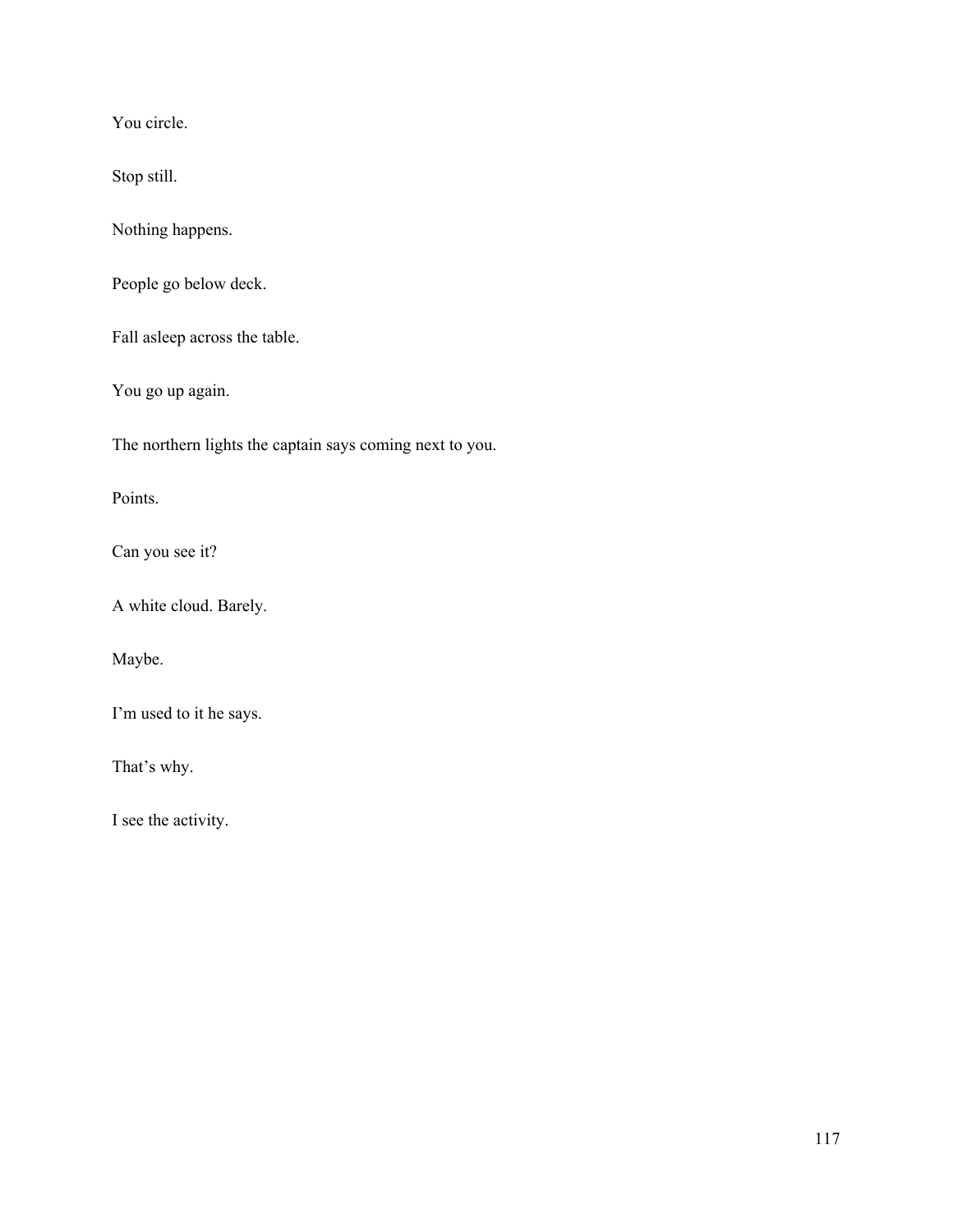How many hours of time difference you think.

How hours are counted.

From a place that's still young.

Geologically speaking.

Short minutes of joy are so rare now he writes.

Russia is reaching hell in full rage.

A fontanelle you think.

Where the world opens. Upward. On the globe.

Rotating continuously. In its gravity.

Eat it with your mouth closed the host says.

About the rotten shark.

Let your tongue taste it.